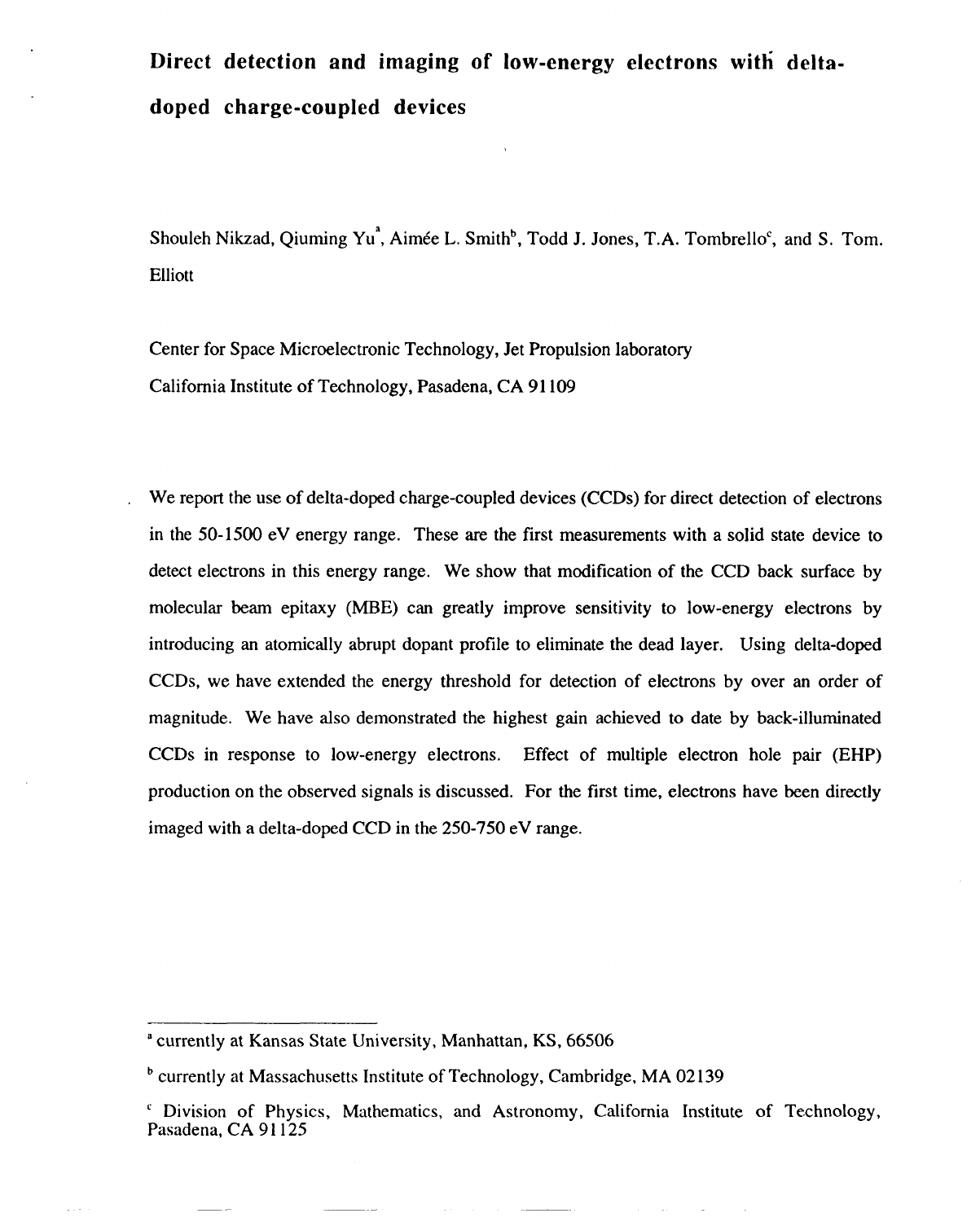There is great interest in detecting and imaging electrons, especially Iow-energy electrons (tens of eV to thousands of eV) for scientific spectroscopy applications, such as low-energy electron diffraction (LEED) spectroscopy and reflection electron energy loss spectroscopy (REELS) at RHEED energies [1,2]. In addition, there are space science applications for lowmass, low power plasma detectors and imagers. Imaging systems for low energy particles generally use microchannel plate electron multipliers followed by position sensitive solid state detectors, or phosphors and position sensitive photon detectors. These systems work well and can process up to 106 electrons/see.; however, they have difficulties with gain stability, require high voltages, and the dynamic range and spatial resolution of these compound systems is considerably less than that of a solid state imaging detector.

Because of their high resolution, linearity, and large dynamic range, silicon charge-coupled devices (CCDS) could make major advances in particle detection. CCDS have been used to meet the needs of a wide range of scientific imaging applications which require accurate photometric imaging at low light levels with high dynamic range. They have been remarkably successful as imagers of x ray, UV, visible, and near IR photons [3], As low-energy particle detectors and imagers, CCDS can make a great impact in many scientific fields. However, their use as particle detectors has been hampered by the inherent problems existing in the frontside-illuminated CCDS. Both the rapid radiation degradation caused by energetic electrons passing through the frontside gates and gate insulator structure, and the large dead layer to the low-energy electrons presented by thick frontside gate structure make frontside-illuminated CCDS unsuitable as electron detectors.

While backside-illuminated, thinned CCDs offer the possibility of detecting low-energ electrons, they inherently possess a back surface dead layer associated with the backside potentia well (caused by positive charge at the interface between Si and  $SiO<sub>2</sub>$ ). The problem is similar to the detection of UV photons because a significant fraction of the energy of incident electrons is also deposited within a few hundred nm of the surface (e.g., 100% of energy lost within 17 nm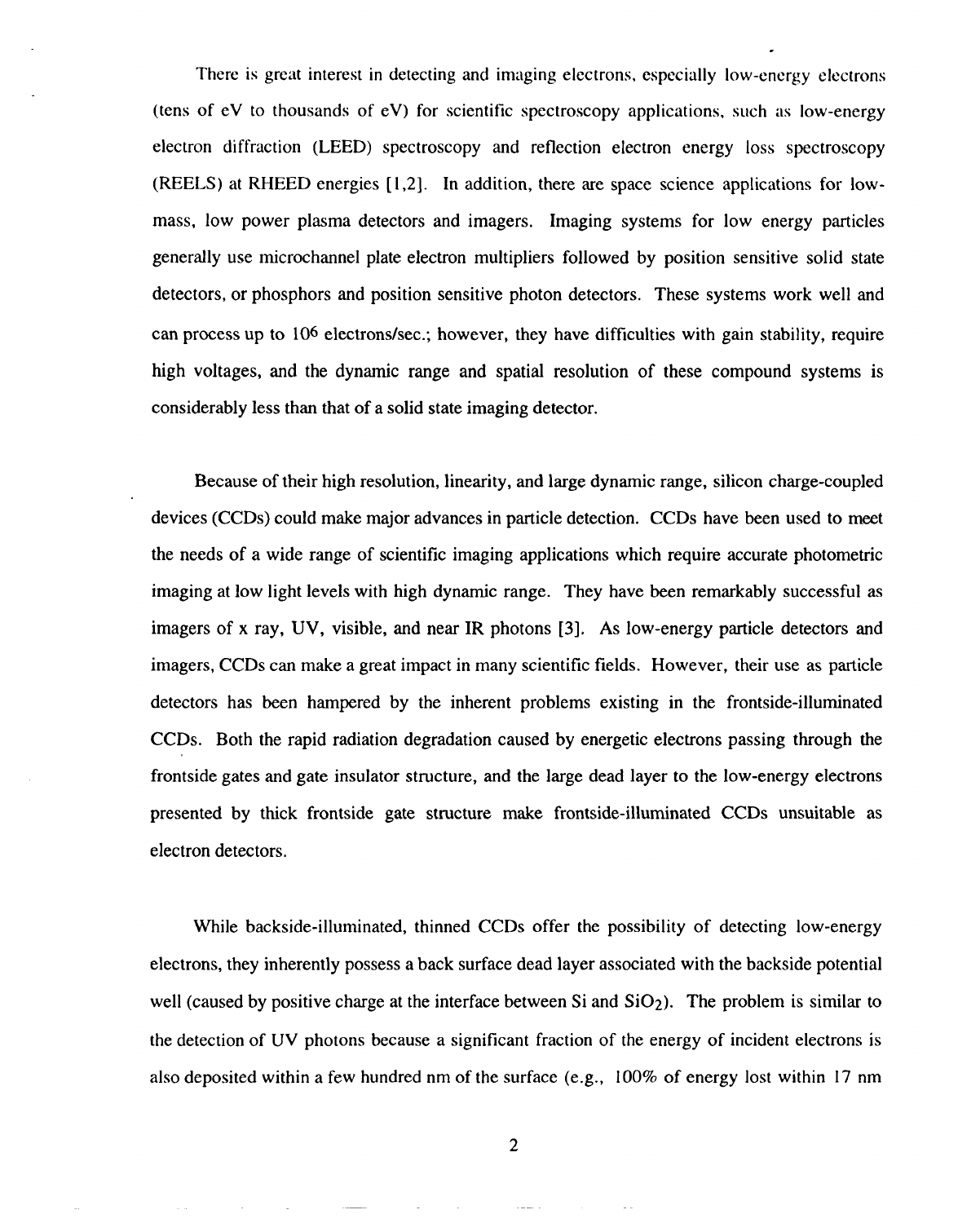for I keV electron beam [4]). A number of techniques have been explored to eliminate the backside potential well, such as negative-surface charging or biasing (e.g., UV-flooding, bias flash-gating) and ion implantation [5,6]. In previous studies, untreated and treated backsidethinned CCDS have been used for electron detection, with promising resuhs for electrons in the 1-20 keV range [5-8]. For example, the results of the biased flash-gate CCD study show that the average quantum efficiency increases from less than 1% for an untreated CCD to nearly 40% for a backside-treated CCD at an electron beam energy of 1 keV. Although these backside surface treatments have generated good electron or UV quantum efficiency, they suffer variously from problems of yield, response stability, hysteresis, and long-term reliability. All of these problems critically affect the detection of low-energy electrons.

Delta-doped CCDS have the potential to detect electrons at significantly lower energies than previously possible because the dead layer associated with the backside potential well has been eliminated[9]. Delta-doped CCDs with 100% internal quantum efficiency in the visible and UV were developed at Jet Propulsion Laboratory [9]. Further studies have shown that the deltadoped CCDS are highly uniform and that these devices exhibit long-term stability [10]. In this approach, only a few atomic layers of silicon, containing an extremely high concentration of ptype dopant (at least  $2 \times 10^{14}$  boron atoms/cm<sup>2</sup>) are epitaxially grown on the CCD backside surface, using molecular beam epitaxy (MBE). The spiked concentration of dopant atoms permanently pins the conduction band at the back surface, eliminating the dead layer and creating a built in field driving free electrons to the collection wells under the frontside gates.

Fully-processed EG&G Reticon CCDs  $(512$ -pixels-by-512-pixels, 27  $\mu$ m pixel) were modified by low-temperature molecular beam epitaxy following the process described in previous papers [9, 11]. To make direct comparisons between an untreated CCD and a deltadoped CCD, a CCD that was partially masked during the MBE process was used in our measurements.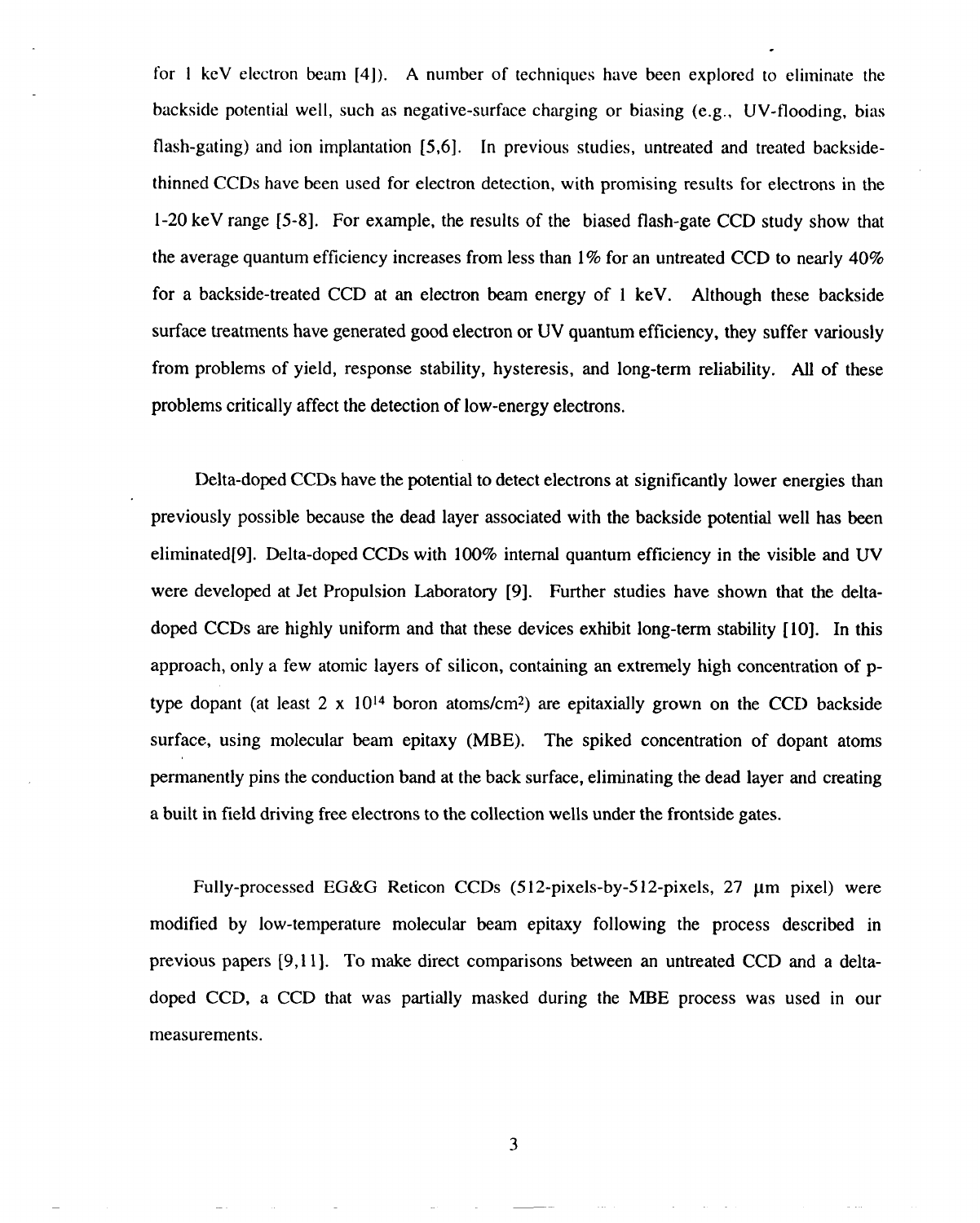$\mathcal{L}$  . The contract with CCDS in a custom UHV chamber. A custom UHV chamber  $\mathcal{L}$ 250-750 eV range were imaged with CCDs in a custom UHV chamber. A camera was mounted directly onto the UHV chamber to operate the UHV chamber to operate the imaging mode. A mode  $\mathcal{L}$ directly onto the UHV chamber to operate the CCD in the imaging mode. A modified SONY cathode ray tube (CRT) with an indirection  $\mathcal{L}$  and beam energy range of 200cathode ray tube (CRT) with an indirectly-heated cathode gun and beam energy range of 200- $2000$  eV served as the source of incident electrons with negligible light background. The source of incident electrons with  $\alpha$  $\mathcal{O}$  of observation of electron is electron in operation of electron in  $\mathcal{O}$ imaging mode of operation allows for observation of electron irradiation on operating parameters  $\overline{C}$  and  $\overline{C}$  and  $\overline{C}$  effects (CTE), individual pixel effects (CTE), individual pixel pixel pixel pixel pixel pixel pixel pixel pixel pixel pixel pixel pixel pixel pixel pixel pixel pixel pixel pixel pixel pi response, and surface charging. Because of the highly-sensitive imaging mode of operation, the response, and surface charging. Because of the highly-sensitive imaging mode of operation, the incoming flux of electrons was controlled with a mechanical shutter, with beam exposure times, with beam exposure times  $\alpha$ in the range 0.01 to 2 seconds. in the range 0.01 to 2 seconds.

We report the first use of  $C$  to directly image low-energy electrons in the first use of  $\mathcal{C}$ 

apparent in the response of the response of the CCD that was particles as shown in the MBE process as shown in in figure 1. Flat-field images of  $500$  eV electrons with the delta-doped CCD show excellent  $\sim$ qualitative similarity to UV images at 250 nm, with nearly identical contrast between the delta- $\ddot{\phantom{a}}$  and  $\ddot{\phantom{a}}$  regions of  $250$  $\mathcal{I}$ , and electrons with 500 eV energy have a maximum penetration depth of  $\mathcal{I}$  $S_{\rm eff}$  small dark blemishes are apparent in the electron flat-field image that are not seen on the electron flat-field image that are not seen on the electron flat-field image that are not seen on the electron flat-fiel  $\mathbf{m}$  flat-field, most due to dust or debris that has been introduced to the membrane surface surface surface UV flat-field, most likely due to dust or debris that has been introduced to the membrane surface in the course of handling, transporting, and storing the device in the months following the date in the course of handling, transporting, and storing the device in the months following the date doped CCDS are under way. doped CCDs are under way.

Quantum efficiency measurements for electrons in the 50 eV to 1000 eV energy range were  $\mathcal{L}$  configured as a photodiode and using the CCD configured as a photodiode and using three different sources of electron performed with the CCD configured as a photodiode and using three different sources of electron beam: and indirectly-heated cathode gun described above; a directly-heated cathode gun described above; a direct  $m_{\rm H}$  system); and the electron source in an  $S_{\rm H}$  system); and  $S_{\rm H}$  in an  $S_{\rm H}$ a CCD is operated in such a way as to integrate the entire signal collected over the surface of the surface of the surface of the surface of the surface of the surface of the surface of the surface of the surface of the s device by grounding all pins except for the output amplifiers. The signal is the signal is then read from the signal is the signal is the signal is the signal is the signal is the signal is the signal is then read from th 4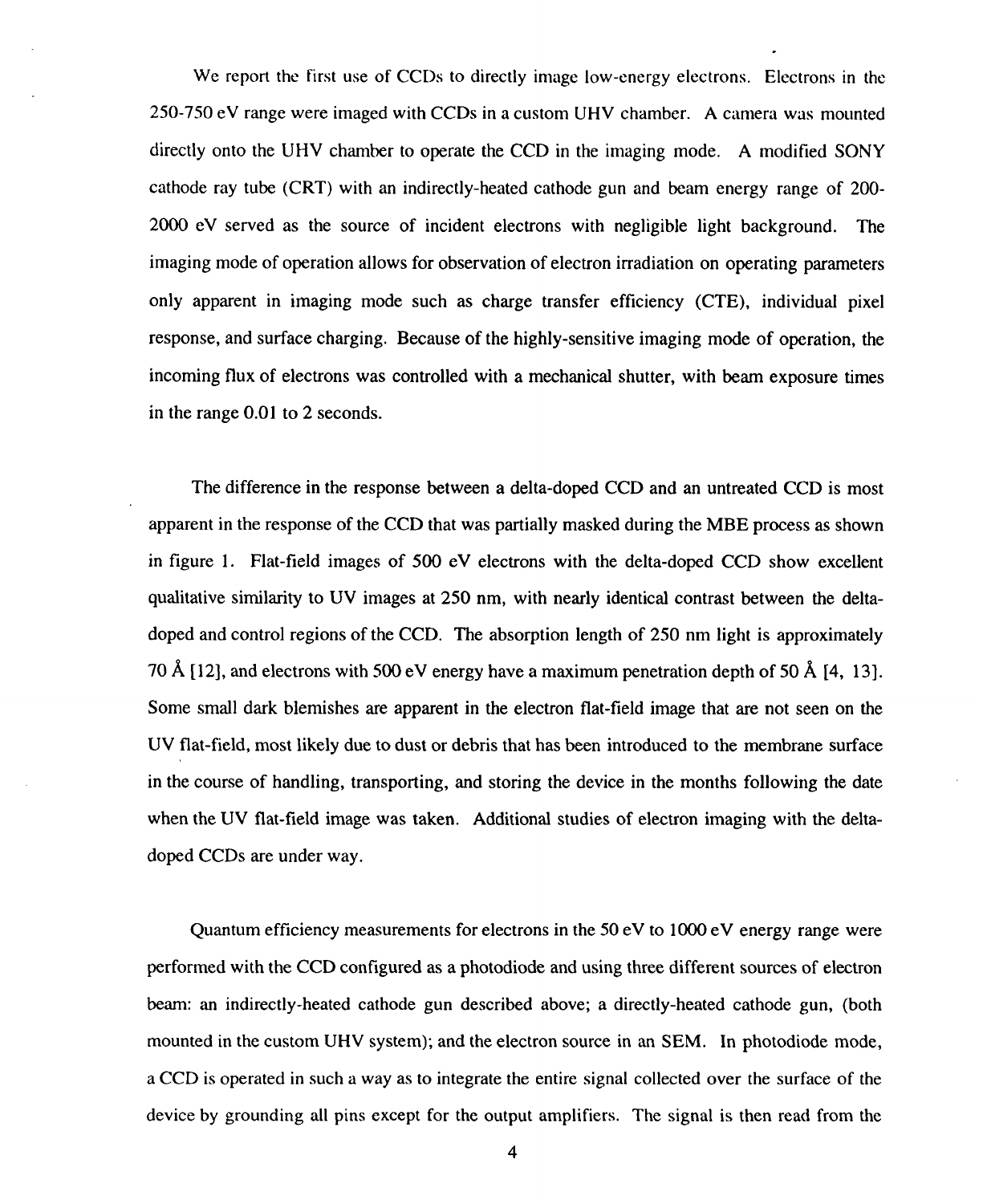pin of one of the output amplifiers, giving the total response of all of the pixels in the irradiated region of the device indicating the overall collection efficiency. By integrating the response of all irradiated pixels, much of the error that would result in a pixel-by-pixel measurement is effectively averaged out. The ratio of CCD output current divided by incident beam current (measured by a Faraday cup) was used to measure the quantum efficiency of the device.

In the custom ultrahigh vacuum chamber, a Faraday cup and phosphor screen were mounted vertically on a manipulator from top to bottom, facing the electron beam. Both the Faraday cup and CCD outputs were measured with a digital voltmeter through an amplifier with 10.5 mV/nA gain. During the measurements with the indirectly-heated cathode gun, the electron beam was first focused into a  $\sim$ 1 mm spot in the center of the phosphor screen, then the Faraday cup and the CCD were moved down in sequence to measure the current of the incident electron beam and the CCD output current, respectively. After the CCD measurement, the incident electron beam current was measured again using the Faraday cup to check the beam stability. To ensure that both the CCD and the Faraday cup were exposed to the same area of electron beam, an aperture with diameter of 0.64 cm was centered in front of each. A plate with negative bias was put in front of the Faraday cup to repel secondary electrons. Typical beam currents were in the hundreds of pA range. The typical vacuum levels during the measurements were in the low 7  $x$  10<sup>-8</sup> to 2x 10<sup>-7</sup> Torr range. A directly-heated cathode gun or a flood gun was used as a source of electrons with energies in the tens of eV. This electron source also produces a large light background that was distinguished from the electron signal by measuring the CCD response before and after magnetically deflecting the electron beam. For this reason, the response of the delta-doped CCD in this energy range is only reported qualitatively. Another set of measurements was performed in an SEM to take advantage of its highly-focused electron beam for mapping the response of the CCD. The SEM measurements were performed using a JEOL JSM-6400 SEM as the source of the electrons, which could provide beam energies from 200 eV to 40 keV. Both the beam current and the CCD output current were measured with a Keithley 485 picoammeter. The incident beam current was measured with a Faraday cup that could be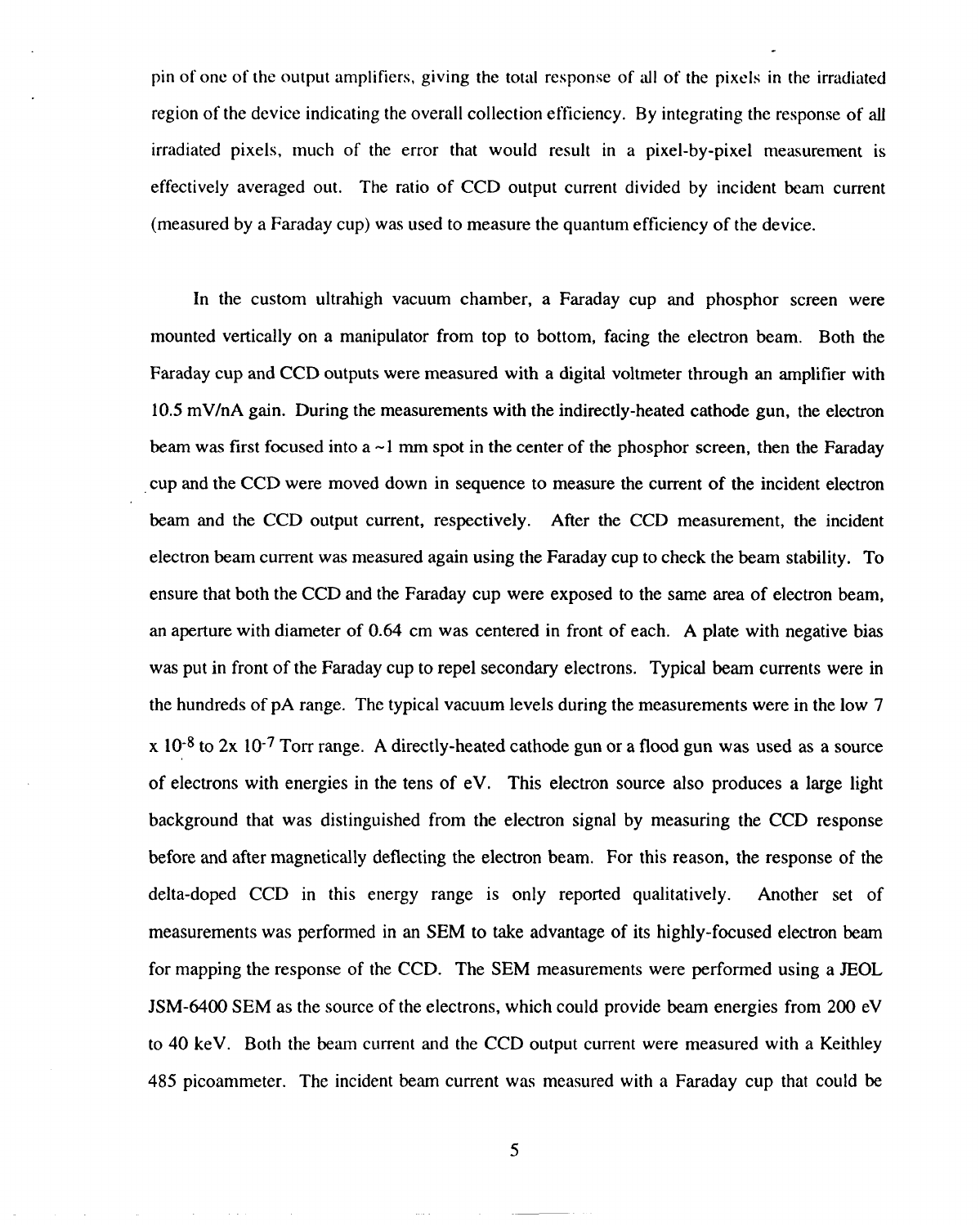rotated in and out of the beam path in front of the CCD. The beam current for the measurements were in the range of 2-40 pA. The pressure during the measurements was approximately 10<sup>-5</sup> Torr.

The responses of a delta-doped CCD and an untreated backside-thinned CCD to electrons were repeatedly measured in the range of 200 eV through 1000 eV using the modified CRT and the SEM as sources. In figure 2, the electron quantum efficiency is plotted as a function of incident energy. Quantum efficiency was calculated by dividing the measured current from the CCD configured in photodiode mode to the measured electron beam current (measured by a Faraday cup), which is equivalent to the number of electrons detected divided by the number of incident electrons. Because portions of the delta-doped CCD were masked during processing to serve as control regions, data taken in the UHV system were corrected to account for the fraction of untreated exposed CCD area. The untreated backside-thinned CCD showed a dramatically lower quantum efficiency than the delta-doped CCD. The response of the untreated CCD to electrons was unstable, decaying with a time constant on the order of 20 minutes at an incident electron energy of 1 keV and it showed no response at 300 eV. The measured quantum efficiency of the delta-doped CCD increases with increasing energy of the incident beam. The dependence of quantum efficiency on incident energy is due to the complicated interaction of electrons with silicon which results in the generation of multiple electron-hole pairs in the cascade initiated by each incident electron. Multiple electron-hole pair production, also known in the literature as quantum yield, is observed in the measured UV and x-ray response of delta-doped CCDS and other devices. Quantum yield greater than unity has been previously observed in backside-illuminated CCDS modified using both the flashgate [5] and ion implantation [14] techniques at electron energies greater than 1 keV.

The delta-doped CCD is the first CCD shown to respond to electrons with energies lower than 300 eV. At 1 keV, which is the previously reported lower limit for the flashgate CCD [5], the quantum efficiency of the delta-doped CCD is approximately twice as great. The delta-doped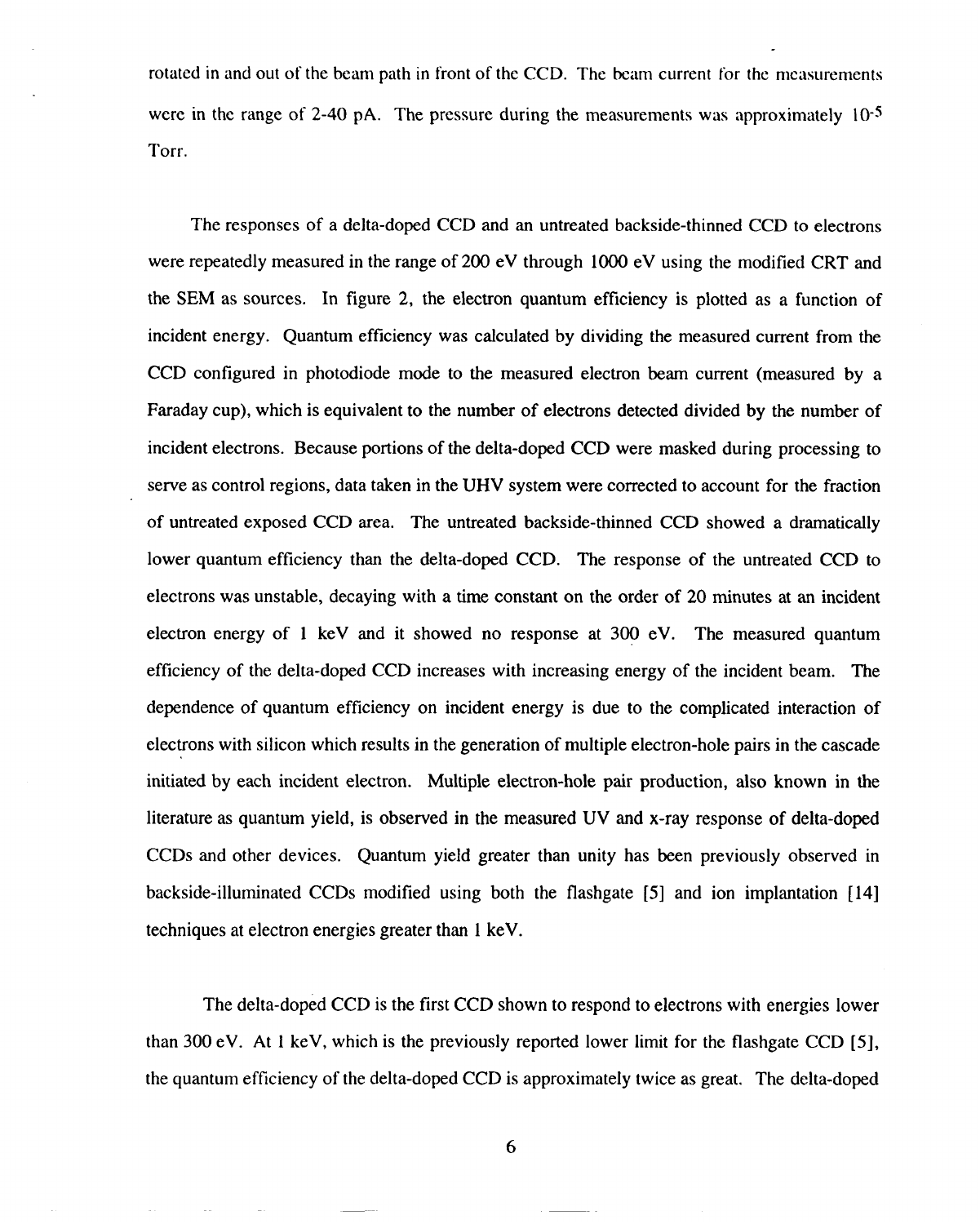CCD exhibited a response above the noise at electron energies as low as  $50 \text{ eV}$ . The minimum energy tested at this point represents source limitations rather than detector limitations.

Analogous to photon quantum efficiency of CCDS, electron quantum efficiency is the product of three quantities: the transmission coefficient, the quantum yield, and the internal quantum efficiency. The transmission coefficient is a factor representing the fraction of incident beam absorbed in the device which for electrons includes backscattering coefficient; the quantum yield accounts for the statistically-averaged number of electron-hole pairs produced by the incident electron (or photon); and the internal quantum efficiency accounts for internal losses in the CCD, such as recombination of electron-hole pairs at the back surface of the CCD [14]. Ultraviolet measurements of the delta-doped CCD indicate that the internal quantum efficiency is nearly 100%, even at 270 nm where the absorption length in silicon is only 4 nm [9]. Assuming that all the generated electrons are detected by the delta-doped CCD (internal  $OE~100\%$ ), our measurements will represent the product of the effective quantum yield [16, 17] of silicon and the transmission factor for low-energy electrons. If the transmission factor is dominated by the backscattering coefficient, i.e., 40-50% [18] for 200-1500 eV electrons, the effective quantum yield can be determined from our measurements.

While separating the effects of transmission and quantum yield is interesting from a theoretical standpoint, the convolution of the two, as measured in these experiments, is the quantity of interest for solid-state electron detectors. It is significant that no other solid-state devices detect low-energy electrons as efficiently as the delta-doped CCD, due to the presence of a dead layer near their surfaces. In addition to its high efficiency, the delta-doped CCD also has the capability of imaging low-energy particles, which may prove valuable in energy-selective particle detector applications.

The authors gratefully acknowledge the invaluable assistance of Drs. L.D, Bell, M.E. Hoenk, S. Manion, T. Van Zandt, Mr. W. Proniawicz, and Professor L.C. Kimerling. The work presented in this paper was performed by the Center for Space Microelectronic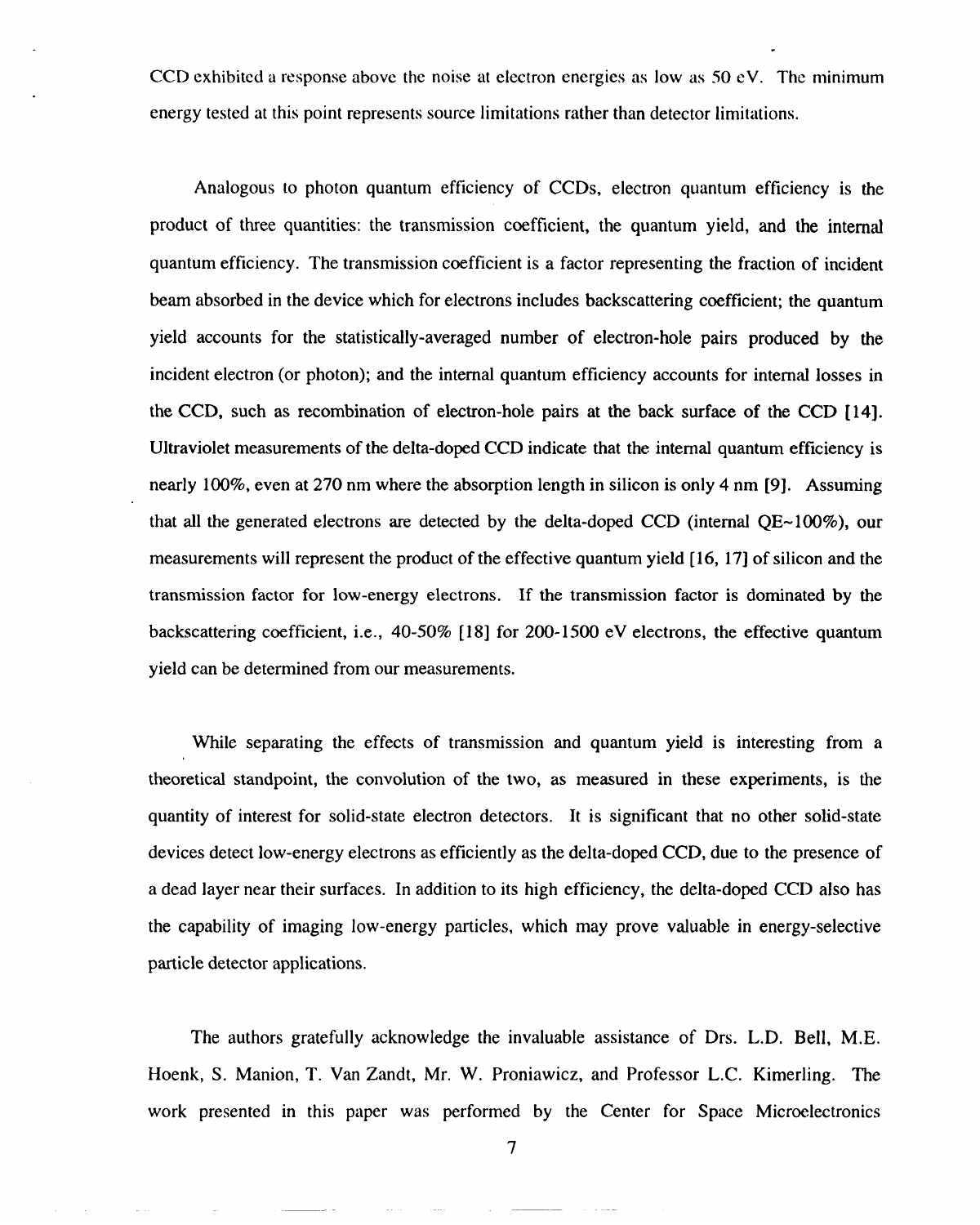Technology, Jet Propulsion Laboratory, California Institute of Technology, and was jointly funded by the Caltech President's Fund and the NASA Office of Space Science.

 ${\bf 8}$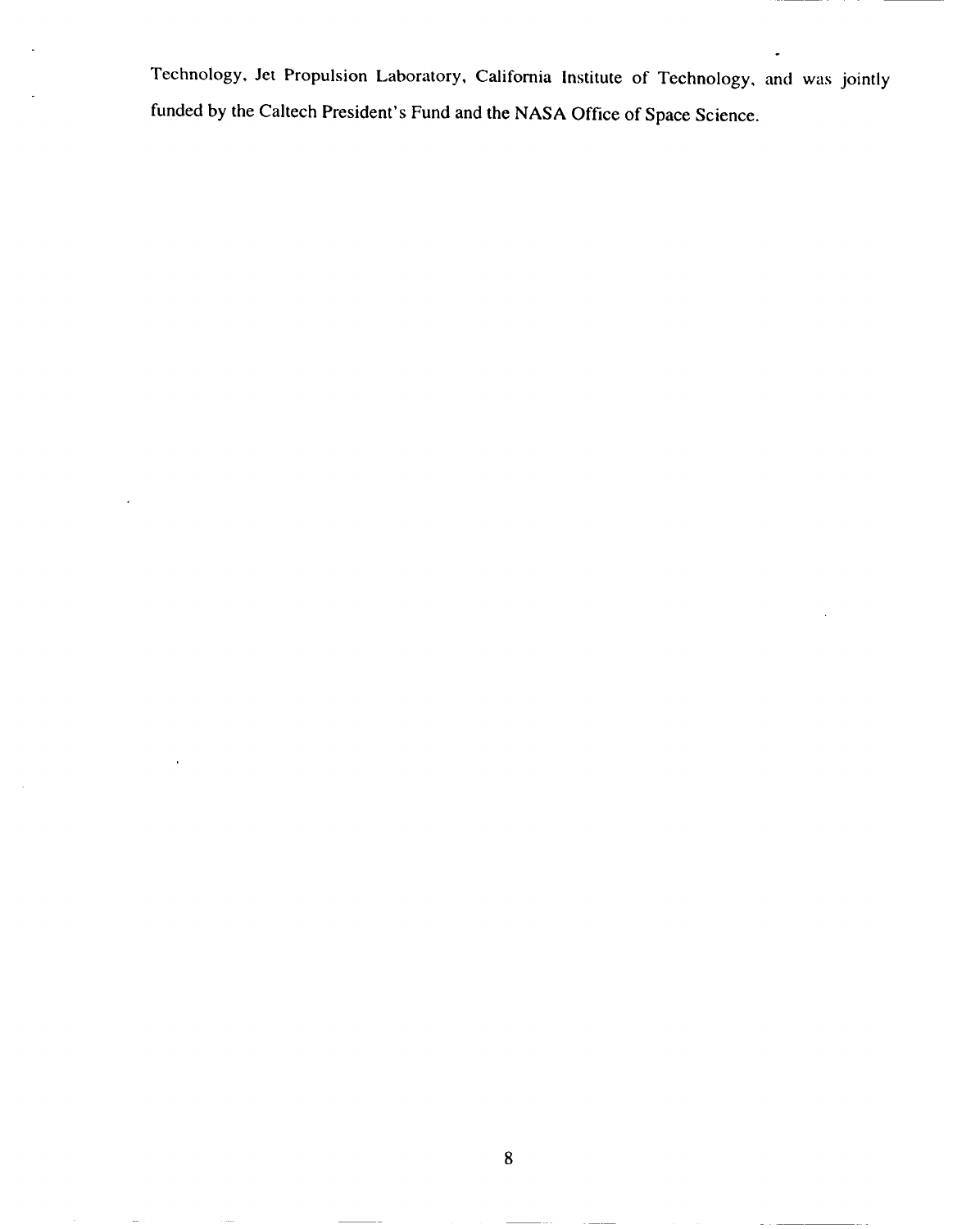1. S. Nikzad, S.S. Wong, C.C. Ahn, A.L. Smith, and H.A. Atwater, Appl. Phys. Lett., 63 1414 (1993).

2. S. Nikzad, C.C. Ahn, H.A. Atwater, J. Vac. Sci. Technology B, 10, 762 (1992).

3. J.R. Janesick, S.T. Elliott, S,A. Collins, H. Marsh, M.M. Blouke, and J. Freeman, Opt. Eng., 26, 692, (1987).

4. T.E. Everhart and P.H. Hoff, J. Appl. Phys., 42, 5837 (1971).

5. T. Daud, J.R. Janesick, K. Evans, and T. Elliott, Opt. Eng., 26, 686 (1987).

6. M.K. Ravel and A.L. Reinheimer, Proc. of SPIE, 1447, 109 (1991).

7. J.C. Richard and M. Vittot, Nucl. Instrum. Method. A. 315,368 (1992).

8. K.L. Luke and L.-J. Cheng, J. Applied Physics, 60,589 (1986).

9. M.E. Hoenk, P.J. Grunthaner, F.J. Grunthaner, M. Fattahi, H.-F. Tseng and R.W. Terhune, Appl. Phys. Lett., 61, 1084 (1992).

10. S. Nikzad, M.E. Hoenk, P.J. Grunthaner, R.W. Terhune, F.J. Grunthaner, R. Wizenread, M. Fattahi, and H-F. Tseng, Proc. of SPIE, 2198,907 (1994).

11. M.E. Hoenk, P.J. Grunthaner, F.J. Grunthaner, R.W. Terhune, and M. Fattahi, Proc. of SPIE, 1656, 488 (1992).

12. S.M. Sze, Physics of Semiconductor Devices,  $2^{nd}$  Ed, Wiley & Sons, New York (1981) p.42

13. S. Nikzad, A.L. Smith, S.T. Elliott, T.J. Jones, T.A. Tombrello, and Q. Yu, Proc. of SPIE, 3019, 241 (1997).

14. D.G. Stearns and J.D. Wiedwald, Rev. Sci. Instrum. 60, 1095 (1989).

15. S. Nikzad, M.E. Hoenk, P.J. Grunthaner, R.W. Terhune, R. Wizenread, M. Fattahi, H-F. Tseng, and F.J. Grunthaner, Proc. of SPIE, 2217, 355 (1994).

16. C.A. Klein, , J. Appl. Phys. 39, 2029 (1968).

17. L.R. Canfield, J. Kerner, and R. Korde, Appl. Opt. 283940 (1989).

18. A.L. Smith, Q. Yu, S.T. Elliott, T,A. Tombrello, and S. Nikzad, Proc. of the MRS, 448, 177-186 (1996).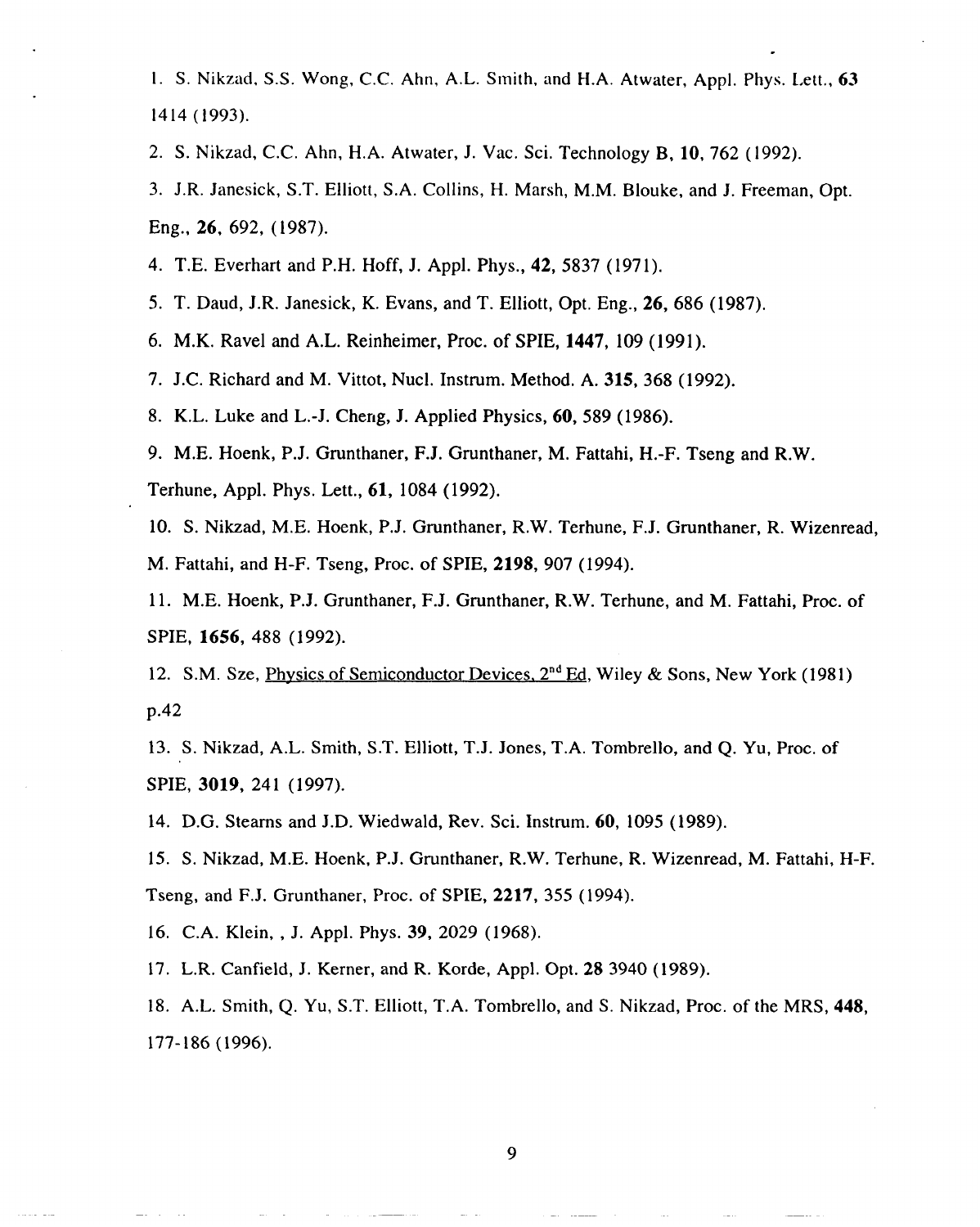Figure 1. Images of a partially masked delta-doped CCD with 250 nm uniform light (a) and 500 eV electrons (b). Brightness in the two images is adjusted differently; however, qualitatively the two images are the same . The dark area on the left of both images is untreated (masked during MBE growth) and the delta-doped region is bright, indicating sensitivity to UV photons and electrons. The electron beam was slightly off center and a portion of the CCD corresponding to the bottom left corner of the image was not exposed to the electron beam.

 $r_{\text{figure 2}}$  Ratio of detected electrons to incident electrons as a function of energy. The response of the CCD increases with increasing energy as result of multiple electron-hole pair generation.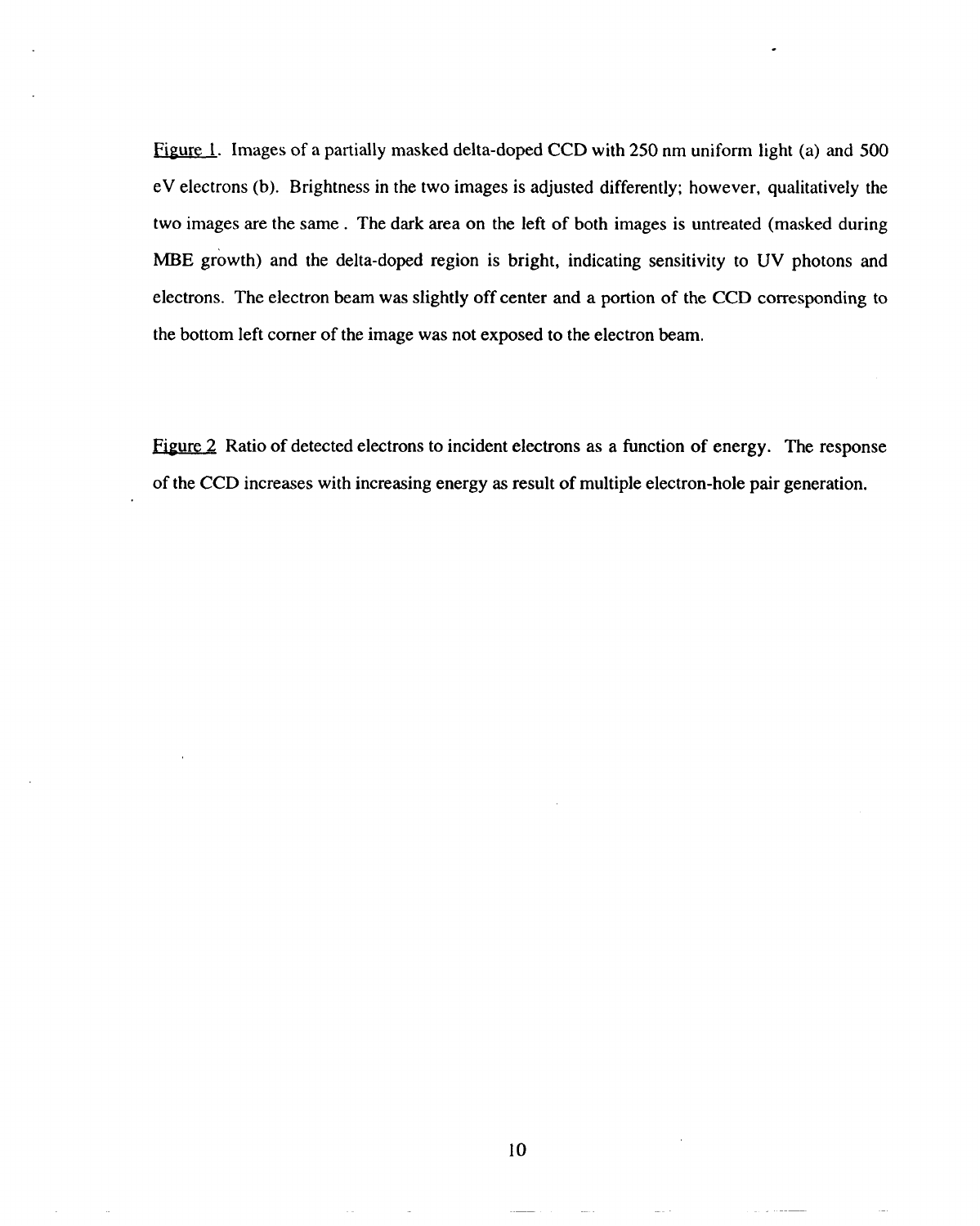

Figure 1a



Figure 1b.